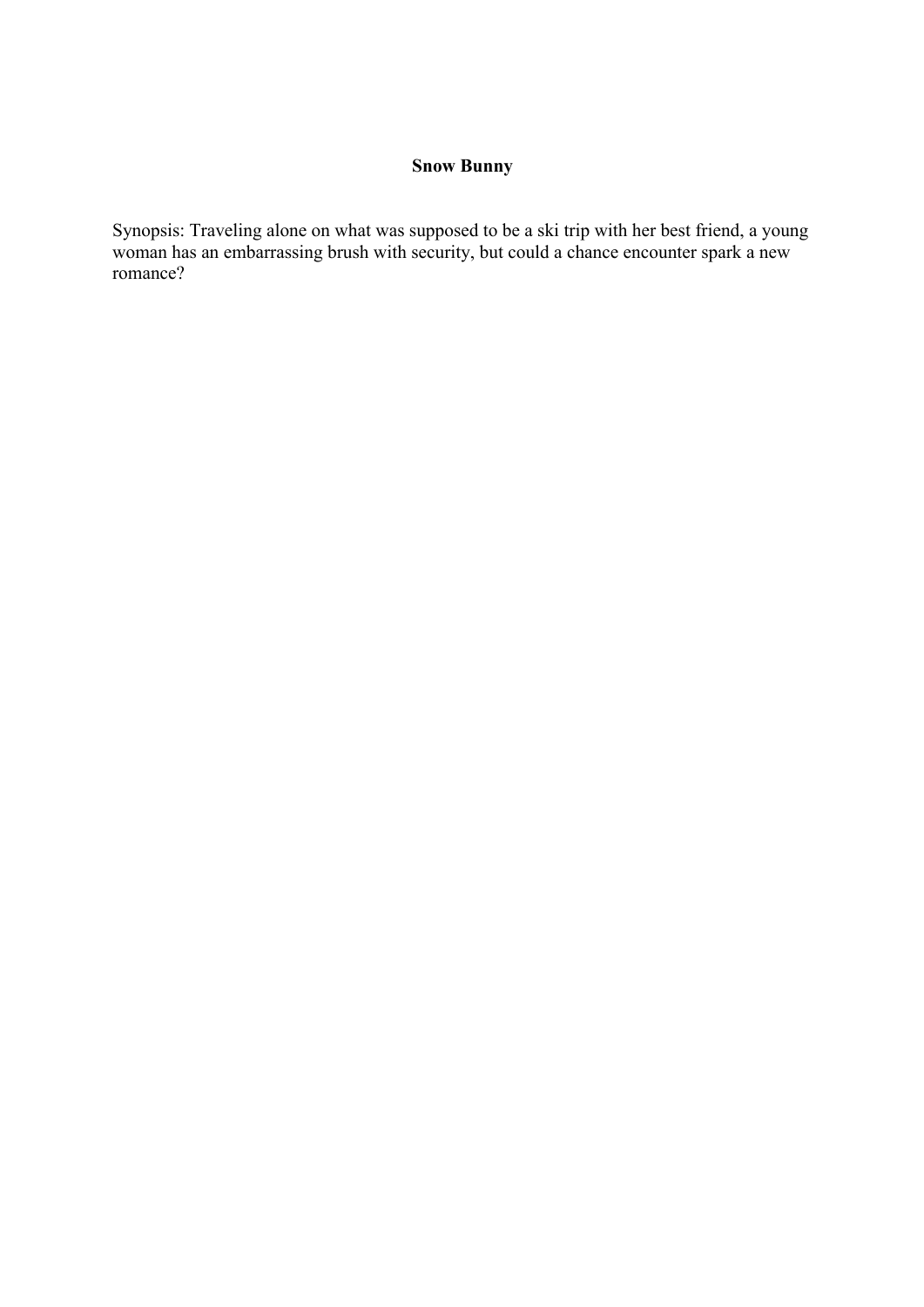This ski trip was supposed to be a girls-only, challenge yourself getaway.

"It says here," Andrea said, peering over the pages of her latest self-help book, "you should do one thing each day that challenges you."

"Sounds painful. What if I don't want to challenge myself every day for the rest of my life?" "Come on Brenda, I'm serious, there's more to life than sitting around this apartment all day."

"Okay, what exactly do you suggest we tick off this imaginary bucket list then?" "I don't know, how about skiing?"

"Skiing? Are you serious? I can barely walk in heels, let alone with two colossal skis strapped to my ankles."

"Come on Bren, we can book tickets, make it a girls' week away. You never know, we might even meet a couple of cute guys. Imagine…après ski in the Italian alps?"

So we did, at least until Andrea sprained her ankle at Pilates class two days before we were due to leave.

So, with non-refundable tickets, this is how I find myself standing in a long queue, dressed from head to toe in bulky snow clothes, skis in hand, inching forward toward the x-ray machine guarding the entrance to the cable car that's taking us would be snow bunnies to the top of the Tyrolean Alps. Yes, in this post-terrorism world, even the ski cable car needs burdensome security. Fortunately, I manage to pass the time by staring at the delightfully taught rear of the cute Italian hunk in front of me.

We inch closer to the x-ray station and I stumble, trying to lug my bag along with my ski gear. How do real skiers manage this? I topple over, knocking into the hunk from behind. "I'm so sorry," I blurt out, already feeling my face growing hot despite the freezing air. He turns and smiles. "No problem."

I flail around trying to gather my things while struggling with a bloated puffer jacket. I feel like a female version of the Michelin man.

"Here," he extends a hand, "let me help".

"I'm so sorry," I repeat. "It's just all this gear."

"First time?"

"Yeah," I reply sheepishly. "How'd you guess?"

"Let's just say...you seem prepared for any eventuality." He holds out his hand, "Luca." I remove an oversized glove and shake his hand. His fingers envelop mine, and I'm immediately aware of his warm firm grip…and a distinct lack of rings.

"Brenda," I manage eventually. "I guess the security flustered me too." I nod toward the xray machine where they're checking people's bags before they board the cable car.

"Security can be pretty excessive until it's not enough right? But you get used to it."

"Does that mean you come here often?"

"You could say that," he replies. "I'm an instructor here."

"Oh," was all I can stammer before we're both waved forward to pass our bags through the scanner.

He places a small shoulder bag onto the steel rollers and his wallet into one of the little plastic bins.

Meanwhile, I shrug my enormous backpack off my shoulders and heave it along with my skis over to the official in uniform passing items along the conveyor.

Luca breezes through the rectangular metal detector and begins collecting his things from the other side.

I follow, half expecting an alarm to sound, but breathe a sigh of relief when it doesn't and I find myself once more standing next to Luca waiting for my gear to pass through the x-ray.